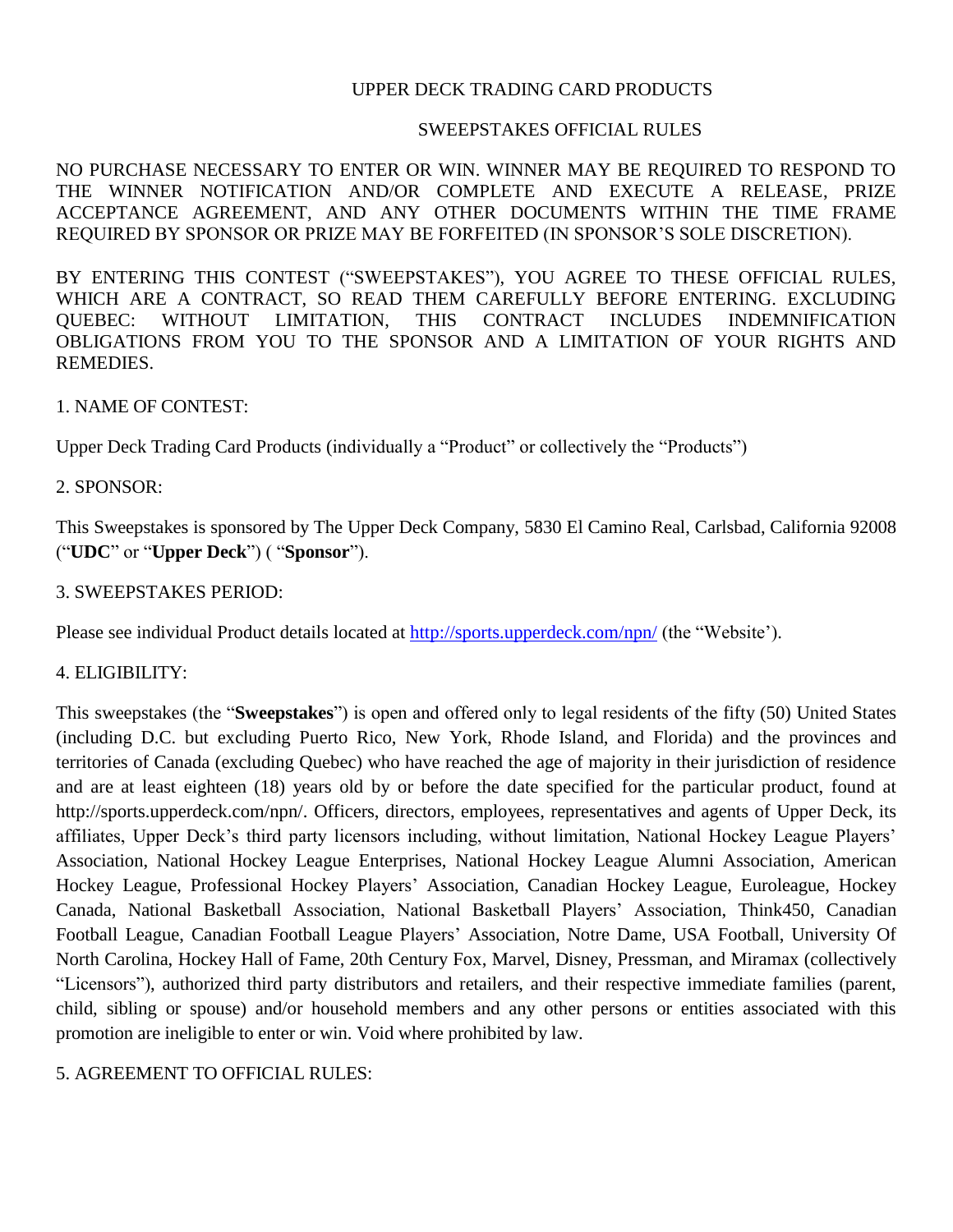By participating, Entrants (as defined herein) agree to abide by and be bound by these Sweepstakes Official Rules (the "**Official Rules**") and the decisions of the Sponsor, which are final and binding in all matters relating to the Sweepstakes. Winning a prize is contingent upon timely and fulfilling all requirements set forth herein.

# 6. CONTEST OVERVIEW:

Sponsor is producing the Products as described on the Website for the purposes of this Sweepstakes. Sponsor's Products contain a variety of randomly inserted insert trading cards.

Sponsor is holding back a variety of the insert cards as prizes (individually a "Prize" or collectively the "Prizes")to be awarded to the winners of the online no-purchases necessary Entries, as defined herein; the Prizes varies for each Product. The Products are offered for purchase through the e-Pack Site as well as in various online, retail, and hobby store locations throughout Canada and the United States.

# 7. PRIZES:

Please see individual Product details [on](../AppData/Local/Microsoft/Windows/INetCache/Content.Outlook/AppData/Local/Microsoft/Windows/INetCache/Content.Outlook/AppData/Local/Microsoft/Windows/INetCache/AppData/Local/Microsoft/Windows/INetCache/Content.Outlook/AppData/Local/Microsoft/Windows/INetCache/Content.Outlook/JSL12HSS/on) the Website.

Prices of trading cards are affected by changing supply and demand, by local market conditions, by the unpredictability of sports, and other factors. It is impossible to establish an exact value of a Prize or predict price movements based on these conditions. Prizes are limited to one (1) Prize per person per day per household. The Prizes are limited to what is listed to that identified for the Product on the Website. If legitimately claimed, the Prizes will be awarded based on the dates and number of winners identified for the Product on the Website. Sponsor will not replace any lost, damaged, stolen, or undeliverable Prize, or any Prize that does not reach the winner because of an incorrect or modified address or other contact information. If a winner does not accept the entire Prize, the unaccepted Prize will be forfeited and Sponsor will have no further obligation with respect to that Prize or the winner. Sponsor is not responsible for any inability of any winner to accept or use any Prizes (or portion thereof) for any reason. No Prize substitutions or other consideration will be provided to a winner, except in Sponsor's sole discretion. Sponsor reserves the right and sole discretion to substitute the Prize or any portion thereof of for an equal or greater value of the Prize for any reason, including, without limitation, Prize unavailability. No more than the stated Prizes will be awarded. Any federal, state and local taxes, as well as any expenses costs or fees not specifically listed in these Official Rules as being provided as part of the Prizes are the sole responsibility of the winner.

### 8. ODDS:

Any odds stated on a Product are based on the average of the entire Product production run; no ratio is guaranteed to exist within an actual pack, box or case.

# 9. WAYS TO ENTER:

Entry methods are as follows (while supplies last):

1. Buy a qualifying Product on the e-Pack website, [www.upperdeckepack.com](http://www.upperdeckepack.com/) ("e-Pack"), while supplies last.

2. Buy a qualifying Product at any authorized third party distributor, authorized online retailer, retail store, or hobby store, while supplies last.

3. To enter without purchase: For people who wish to enter the Sweepstakes without purchasing the qualifying Product (each an "Entrant'): Go to the Website and provide, where requested, your name, e-mail, and mailing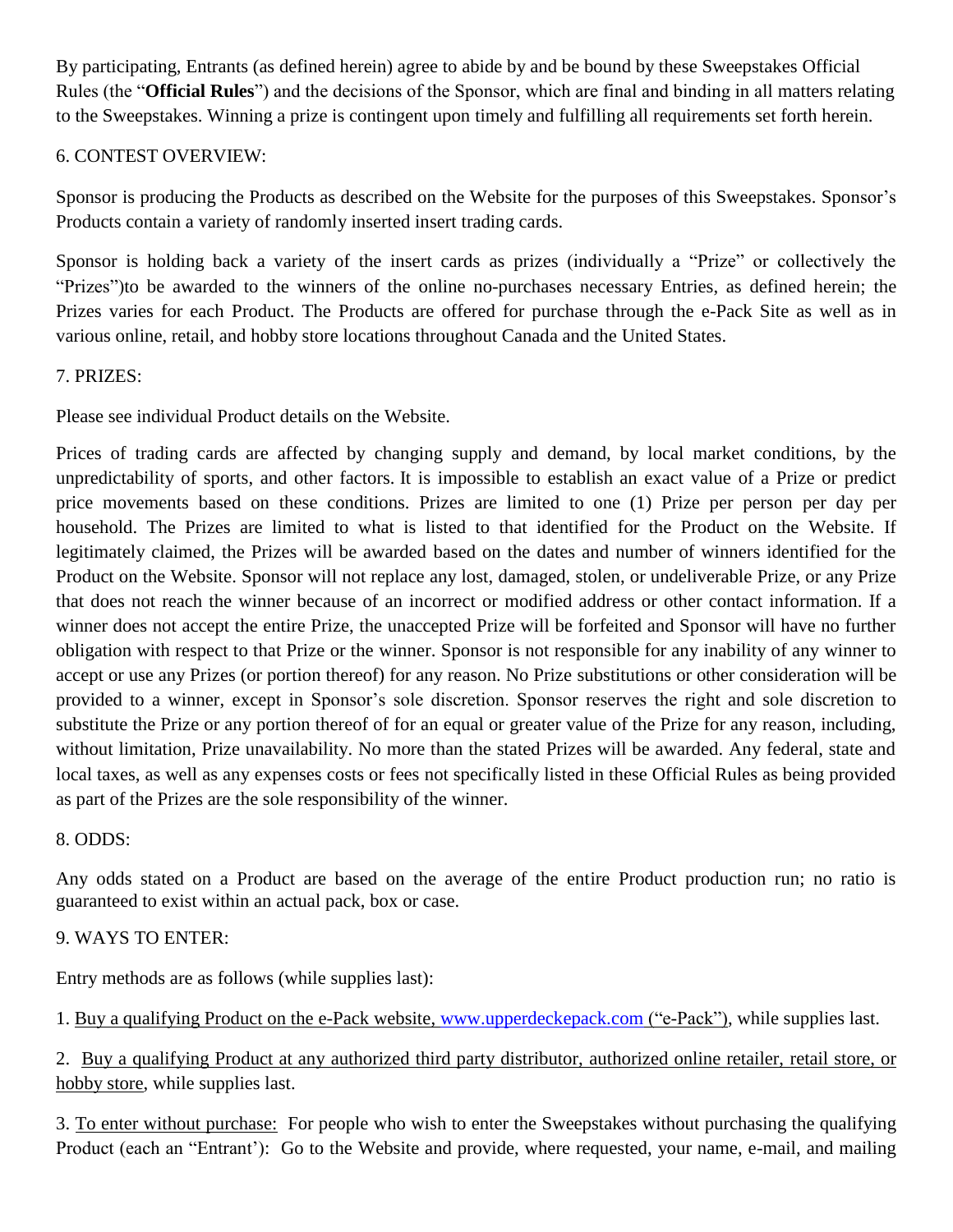address (no P.O. Box), birthday, and telephone number. Upon receipt, your name will be entered to win a Prize based on the Product details identified on the Website (an "Entry"). No mail-in Entries will be accepted per this Sweepstakes. Prizes available while quantities and supplies last. Failure to comply will result in a disqualification of your Entry. **Limit one (1) Entry per person per household per day through the Sweepstakes Period as identified on the Website for the Product.**

The use of automated entry devices is prohibited and no mechanically reproduced Entries are allowed; all such Entries are void. Sponsor is not responsible for: late, incomplete, incorrect, delayed, garbled, undelivered, or misdirected Entries. Sponsor reserves the right to disqualify any person that submits more than the maximum allowed Entries. All Entries become the exclusive property of Sponsor and will not be acknowledged, exchanged, modified, or returned. Sponsor will deliver Prizes to winners using the mailing address provided by on the Entry.

Prize awards are subject to prior verification of eligibility, as well as compliance with these Official Rules. Prizes may not be transferred, or assigned by any winners. If legitimately claimed, a Prize will be awarded.

### 10. PRIZE CONDITIONS:

By accepting a Prize, the winner agrees to release and hold harmless the Released Parties, as defined herein, their affiliates, subsidiaries, parent companies, and their respective officers, directors, employees, shareholders, agents, successors, and assigns from and against any and all claims, demands, losses, liabilities, damages, costs, or causes of action arising out of participation in the Sweepstakes, or receipt or use of the Prize. In order to claim a Prize, a potential winner must agree to the release, indemnity, and consent (the "Release") found on the Website. Winners who are residents of the United States must note that the value of the Prize is taxable as income and an IRS Form 1099 will be filed in the name of the winner for the estimated value of the Prize as determined by Upper Deck in its sole discretion. Sponsor may request additional information from the winner to submit the IRS Form 1099 and the winner must promptly provide such information in order to receive the Prize. The winner is solely responsible for all matters relating to or arising from the Prize after it is awarded by or on behalf of Upper Deck. If: (a) a Prize or Prize notification is returned as unclaimed or undeliverable to the potential winner, and a potential winner cannot be reached via email three (3) business days from the first notification attempt; (b)a potential winner fails to return requisite document(s) provided by Upper Deck following notification of the Prize award and within the specified time period; or (c) if potential winner is not in compliance with these Official Rules, then such person shall be disqualified and, in Sponsor's sole discretion, an alternate winner may be selected.

Legal residents of Canada only: In order to be declared a winner, the potential winner must first correctly answer a mathematical skill-testing question which will be posted on the Website. If the potential winner fails to correctly answer the question, he/she will be disqualified and another potential winner will be randomly selected. The potential winner who has applied on-line and who correctly answers the math skill-testing question will be notified by email at Sponsors' discretion using the contact information provided on the Entry. Sponsor reserves the right, in Sponsor's sole discretion, to administer an alternate skill test as it deems appropriate or necessary.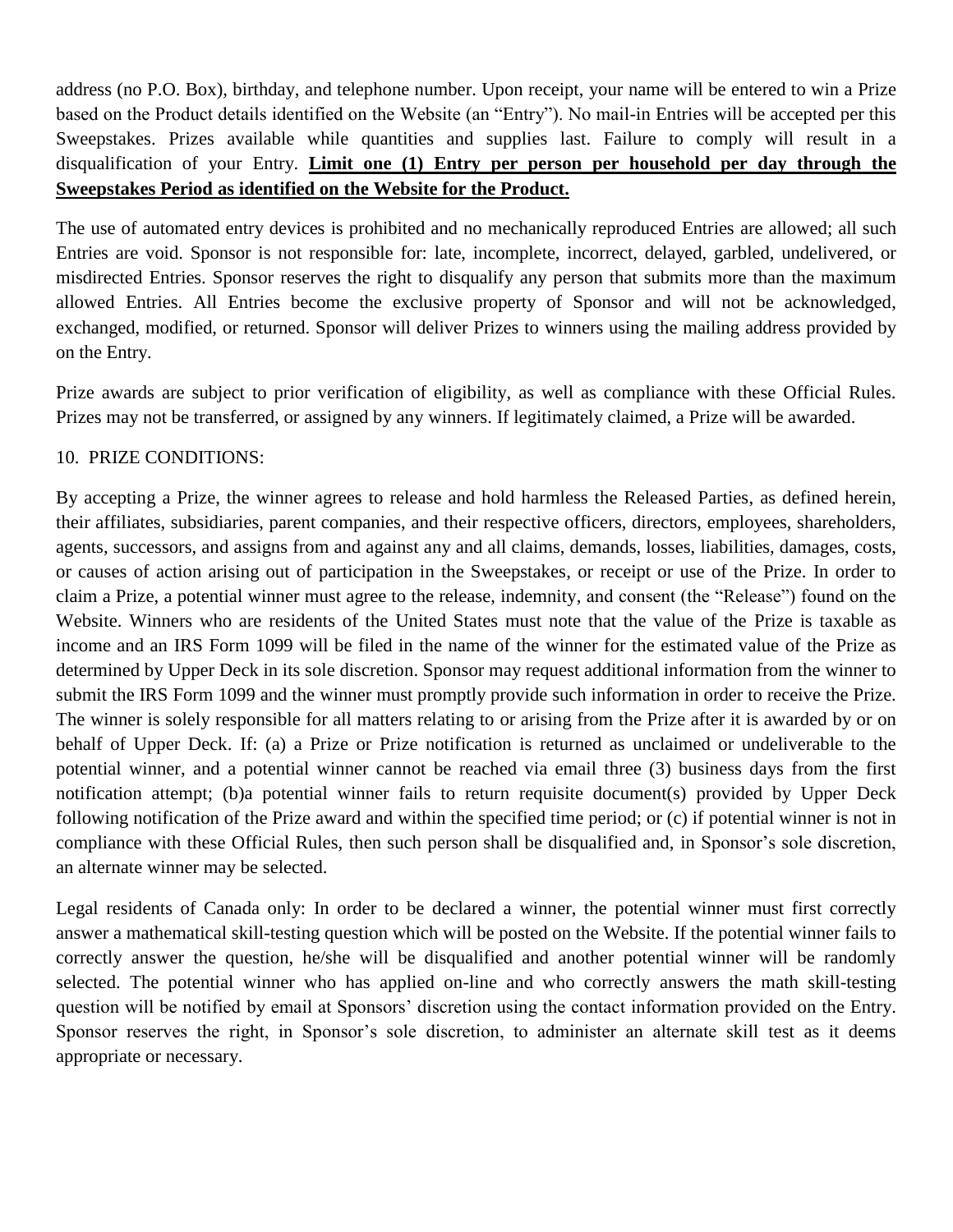### 11. GENERAL CONDITIONS:

If for any reason the operation or administration of this Sweepstakes is impaired or incapable of running as planned for any reason, including but not limited to (a) infection by computer virus or bugs, (b) tampering, unauthorized intervention, (c) fraud, (d) technical or production failures, or (e) any other causes beyond the control of the Sponsor which corrupt or affect the administration, security, fairness, integrity or proper conduct of this Sweepstakes, Sponsor reserves the right, in its sole discretion, to cancel, terminate, modify or suspend the Sweepstakes in whole or in part, at any time, without notice and to award the Prizes using all eligible Entries received as of, or prior to the cancellation, termination, modification or suspension date, or in any manner that is fair and equitable and best conforms to the spirit of these Official Rules. Sponsor reserves the right, in its sole discretion, to disqualify any individual deemed to be (a) tampering or attempting to tamper with the entry process or the operation of the Sweepstakes, e-Pack, or Website; or (b) acting in violation of these Official Rules or in any manner that's disruptive to or contrary to the spirt of the Sweepstakes.

CAUTION: ANY ATTEMPT TO DELIBERATELY DAMAGE ANY WEBSITE OR UNDERMINE THE LEGITIMATE OPERATION OF THE SWEEPSTAKES IS A VIOLATION OF CRIMINAL AND/OR CIVIL LAWS AND SHOULD SUCH AN ATTEMPT BE MADE, SPONSOR RESERVES THE RIGHT TO SEEK DAMAGES OR OTHER LEGAL OR EQUITABLE REMEDIES FROM ANY SUCH PERSON(S) INVOLVED IN OR RESPONSIBLE TO THE FULLEST EXTENT PERMITTED BY LAW. FAILURE BY SPONSOR TO ENFORCE ANY PROVISION OF THESE OFFICIAL RULES SHALL NOT CONSTITUTE A WAIVER OF THAT PROVISION OR ANY LEGAL OR EQUITABLE RIGHTS.

# 12. RELEASE AND LIMITATIONS OF LIABILITY:

To the full extent permitted by law, by participating in the Sweepstakes, Entrants agree to release and hold harmless Upper Deck, its Licensors,, and their respective parent companies, affiliates, subsidiaries, employees, officers, directors, volunteers, members, distributors, sales representatives, officers, employees, agents, advertising and promotional agencies (collectively, the "**Released Parties**") from and against any claim, action, injury, loss, damage or cause of action arising out of or related to an Entry, participation in the Sweepstakes, acceptance or receipt of any Prize, use or misuse of any Prize, or participation in any Prize-related activity, including, but not limited to: (a) any technical errors that may prevent an Entrant from submitting an Entry; (b) unauthorized human intervention in the Sweepstakes; (c) print or production errors; (d) Sweepstakes administration or Entry processing including, without limitation, on the Website; or (e) injury, death, or damage to persons or property which may be caused, directly or indirectly, in whole or in part, from entrant's participation in the Sweepstakes or receipt or use of any Prize. Released Parties assume no responsibility for any error, omission, interruption, deletion, defect, delay in operation or transmission, communications line failure, theft or destruction or unauthorized access to, or alteration of, Entries. Released Parties are not responsible for any problems or technical malfunction of any telephone network or telephone lines, computer on-line systems, servers, or providers, computer equipment, software, failure of any e-mail or Entry to be received by Sponsor on account of technical problems, human error or traffic congestion on the Internet or at any website, or any combination thereof, including any injury or damage to an Entrant's or any other person's computer relating to or resulting from participation in this Sweepstakes or downloading any materials in this Sweepstakes. Entrant further agrees that in any cause of action, the Released Parties' liability will be limited to the Entrant's actual cost, if any, to submit an Entry, and in no event shall the Released Parties be liable for attorney's fees or any other costs whatsoever. ENTRANT WAIVES THE RIGHT TO CLAIM ANY DAMAGES WHATSOEVER, INCLUDING, BUT NOT LIMITED TO, PUNITIVE, CONSEQUENTIAL,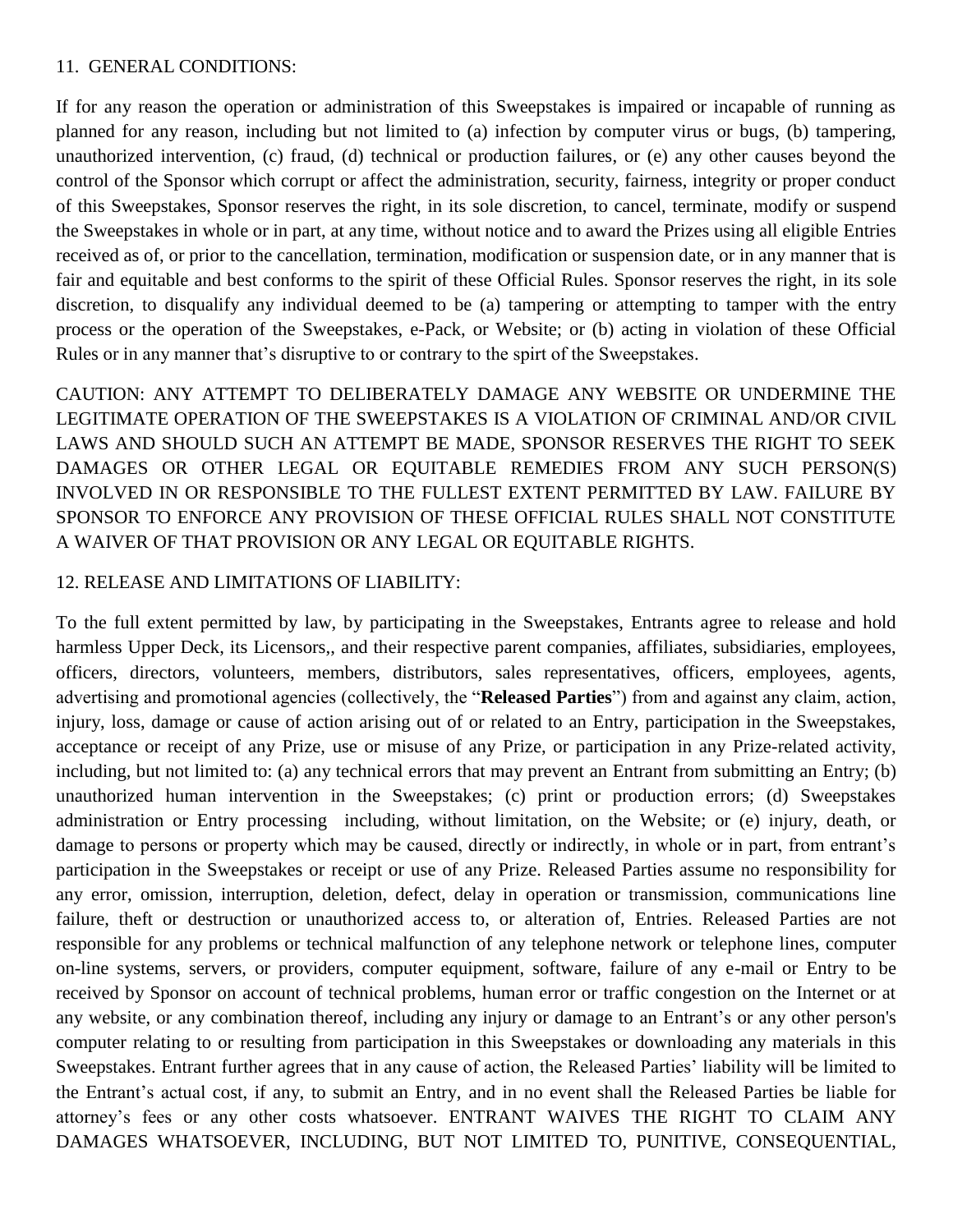DIRECT, OR INDIRECT DAMAGES. ENTRANTS AGREE THAT RELEASED PARTIES HAVE NOT MADE NOR ARE IN ANY MANNER RESPONSIBLE OR LIABLE FOR ANY WARRANTY, REPRESENTATION, OR GUARANTEE, STATUTORY, EXPRESS OR IMPLIED (INCLUDING BUT NOT LIMITED TO THE IMPLIED WARRANTIES OF MERCHANTABILITY, TITLE AND FITNESS FOR A PARTICULAR PURPOSE), IN FACT OR IN LAW, RELATING TO OR ARISING FROM THE SWEEPSTAKES. WITHOUT LIMITING THE GENERALITY OF THE FOREGOING, SPONSOR DOES NOT MAKE ANY EXPRESS OR IMPLIED WARRANTIES OR REPRESENTATIONS WITH RESPECT TO THE SWEEPSTAKES, THE PRIZES, OR ITS WEBSITES AND SPONSOR IS NOT LIABLE FOR THE CONSEQUENCE OF ANY INTERRUPTIONS OR ERRORS RELATED THERETO. SOME JURISDICTIONS DO NOT ALLOW THE EXCLUSION OR LIMITATION OF CERTAIN TYPES OF DAMAGES, THEREFORE SUCH EXCLUSIONS MAY NOT APPLY TO YOU.

# 13. GENERAL:

By accepting a Prize, where permitted by law, the winner hereby grants to the Released Parties and those acting pursuant to the authority of Sponsor and the Released Parties (which grant may also be confirmed in writing upon Sponsor's request), the right to print, publish, broadcast and use worldwide IN ALL MEDIA without limitation at any time the Prize winner's full name, image, voice, likeness, and/or biographical information for advertising, trade and promotional purposes without further payment or additional consideration, and without review, approval or notification.

IN NO EVENT WILL RELEASED PARTIES BE RESPONSIBLE OR LIABLE FOR ANY DAMAGES OR LOSSES OF ANY KIND INCLUDING WITHOUT LIMITATION, LOST PROFITS, CLAIMS OF THIRD PARTIES, DIRECT, INDIRECT, INCIDENTAL, CONSEQUENTIAL, OR PUNITIVE DAMAGES, ARISING OUT OF OR RELATED TO THEIR PARTICIPATION IN OR ASSOCIATION WITH THIS SWEEPSTAKES OR THE ACCEPTANCE, POSSESSION, USE, OR MISUSE OF, OR ANY HARM RESULTING FROM THE ACCEPTANCE, POSSESSION, USE, OR MISUSE OF THE PRIZES. SOME JURISDICTIONS DO NOT ALLOW THE EXCLUSION OR LIMITATION OF CERTAIN TYPES OF DAMAGES, THEREFORE SUCH EXCLUSIONS MAY NOT APPLY TO ENTRANTS.

### 14. USE OF DATA:

All information submitted by Entrants will be collected, stored and used according to the privacy policy, available on the Website (the "Privacy Policy"). By participating in the Sweepstakes and providing any personal contact information, Entrants hereby agree to Sponsor's collection and use of their personal information and acknowledge that they have read, understand, and accepted the [Privacy Policy.](http://www.triabeauty.com/customer-care-help?pname=5)

### 15. DISPUTES; ARBITRATION; CLASS ACTION WAIVER:

To the full extent permitted by law, by entering the Sweepstakes, Entrants agree that: (a)any and all disputes, claims, and causes of action arising out of or connected with the Entry, Official Rules, Sweepstakes, or any Prizes awarded, shall be resolved individually, without resort to any form of class action(b) any and all claims, judgments and awards shall be limited to actual the Entrant's actual out-of-pocket costs to submit an Entry, but in no event attorneys' fees and any other costs; and(c) under no circumstances will any Entrant be permitted to obtain any award for, and Entrant hereby waives any and all rights to claim, punitive, incidental or consequential damages and any and all rights to have damages multiplied or otherwise increased and any other